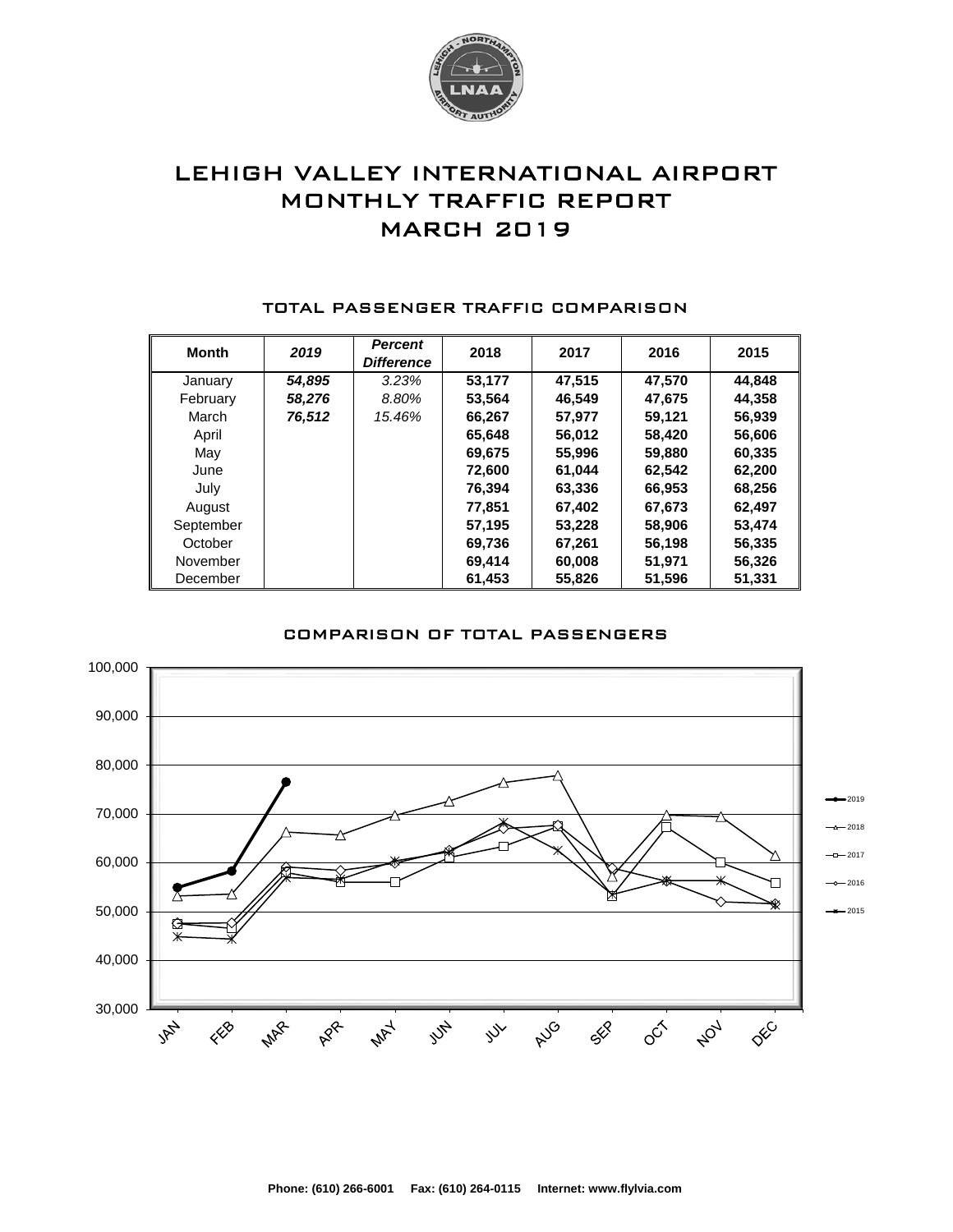## LEHIGH VALLEY INTERNATIONAL AIRPORT (ABE) MONTHLY TRAFFIC REPORT MARCH 2019

|                           |                         |            | <b>MARCH</b> |                               |                                     |            | YEAR-TO-DATE |                               |                                     |  |
|---------------------------|-------------------------|------------|--------------|-------------------------------|-------------------------------------|------------|--------------|-------------------------------|-------------------------------------|--|
|                           |                         | 2019       | 2018         | <b>Increase</b><br>(Decrease) | <b>Percent</b><br><b>Difference</b> | 2019       | 2018         | <b>Increase</b><br>(Decrease) | <b>Percent</b><br><b>Difference</b> |  |
|                           |                         |            |              |                               |                                     |            |              |                               |                                     |  |
| <b>MAJOR AIRLINES:</b>    |                         |            |              |                               |                                     |            |              |                               |                                     |  |
| Passengers                |                         |            |              |                               |                                     |            |              |                               |                                     |  |
|                           | Enplaned                | 2,942      | 2,966        | (24)                          | $-0.81\%$                           | 8,228      | 8,999        | (771)                         | $-8.57%$                            |  |
|                           | Deplaned                | 2,940      | 2,957        | (17)                          | $-0.57%$                            | 7,771      | 8,176        | (405)                         | $-4.95%$                            |  |
|                           | Sub-total               | 5,882      | 5,923        | (41)                          | $-0.69%$                            | 15,999     | 17,175       | (1, 176)                      | $-6.85%$                            |  |
| <b>REGIONAL AIRLINES:</b> |                         |            |              |                               |                                     |            |              |                               |                                     |  |
| Passengers                |                         |            |              |                               |                                     |            |              |                               |                                     |  |
|                           | Enplaned                | 35,014     | 30,401       | 4,613                         | 15.17%                              | 88,103     | 78,882       | 9,221                         | 11.69%                              |  |
|                           | Deplaned                | 35,616     | 29,943       | 5,673                         | 18.95%                              | 85,581     | 76,951       | 8,630                         | 11.21%                              |  |
|                           | Sub-total               | 70,630     | 60,344       | 10,286                        | 17.05%                              | 173,684    | 155,833      | 17,851                        | 11.46%                              |  |
|                           | <b>TOTAL PASSENGERS</b> | 76,512     | 66,267       | 10,245                        | 15.46%                              | 189,683    | 173,008      | 16,675                        | 9.64%                               |  |
|                           |                         |            |              |                               |                                     |            |              |                               |                                     |  |
| CARGO:                    | Enplaned                | 8,266,344  | 7,594,679    | 671,665                       | 8.84%                               | 24,763,346 | 23,287,590   | 1,475,756                     | 6.34%                               |  |
|                           | Deplaned                | 5,612,937  | 7,568,615    | (1,955,678)                   | $-25.84%$                           | 18,799,865 | 22,528,070   | (3,728,205)                   | $-16.55%$                           |  |
|                           | <b>TOTAL CARGO</b>      | 13,879,281 | 15,163,294   | (1, 284, 013)                 | $-8.47%$                            | 43,563,211 | 45,815,660   | (2, 252, 449)                 | $-4.92%$                            |  |
|                           |                         |            |              |                               |                                     |            |              |                               |                                     |  |
| <b>CUSTOMS:</b>           | Entries                 | 26         | 14           | $12 \overline{ }$             | 85.71%                              | 50         | 42           | 8                             | 19.05%                              |  |

### MONTHLY AIRCRAFT ACTIVITY

The FEDERAL AVIATION ADMINISTRATION AIR TRAFFIC CONTROL TOWER at LVIA recorded the following aircraft take-offs and landings for the month:

 $\overline{\phantom{0}}$ 

|                          | <b>MARCH</b> |       |                 |                   | YEAR-TO-DATE |        |                 |                   |  |  |
|--------------------------|--------------|-------|-----------------|-------------------|--------------|--------|-----------------|-------------------|--|--|
|                          |              |       | <b>Increase</b> | <b>Percent</b>    |              |        | <b>Increase</b> | Percent           |  |  |
|                          | 2019         | 2018  | (Decrease)      | <b>Difference</b> | 2019         | 2018   | (Decrease)      | <b>Difference</b> |  |  |
| Major Airlines           | 928          | 826   | 102             | 12.35%            | 2,505        | 2,360  | 145             | 6.14%             |  |  |
| <b>Regional Airlines</b> | 700          | 668   | 32              | 4.79%             | 2,016        | 2,006  | 10              | 0.50%             |  |  |
| <b>General Aviation</b>  | 2,322        | 1,762 | 560             | 31.78%            | 5,970        | 4,990  | 980             | 19.64%            |  |  |
| Military                 | 28           | 29    | (1)             | $-3.45\%$         | 96           | 140    | (44)            | $-31.43\%$        |  |  |
| <b>Total Itinerant</b>   | 3.978        | 3,285 | 693             | 21.10%            | 10,587       | 9,496  | 1.091           | 11.49%            |  |  |
| <b>Total Local</b>       | 3,372        | 2,090 | 1,282           | 61.34%            | 7,307        | 5,900  | 1.407           | 23.85%            |  |  |
| <b>TOTAL OPERATIONS</b>  | 7,350        | 5,375 | 1.975           | 36.74%            | 17,894       | 15,396 | 2,498           | 16.22%            |  |  |